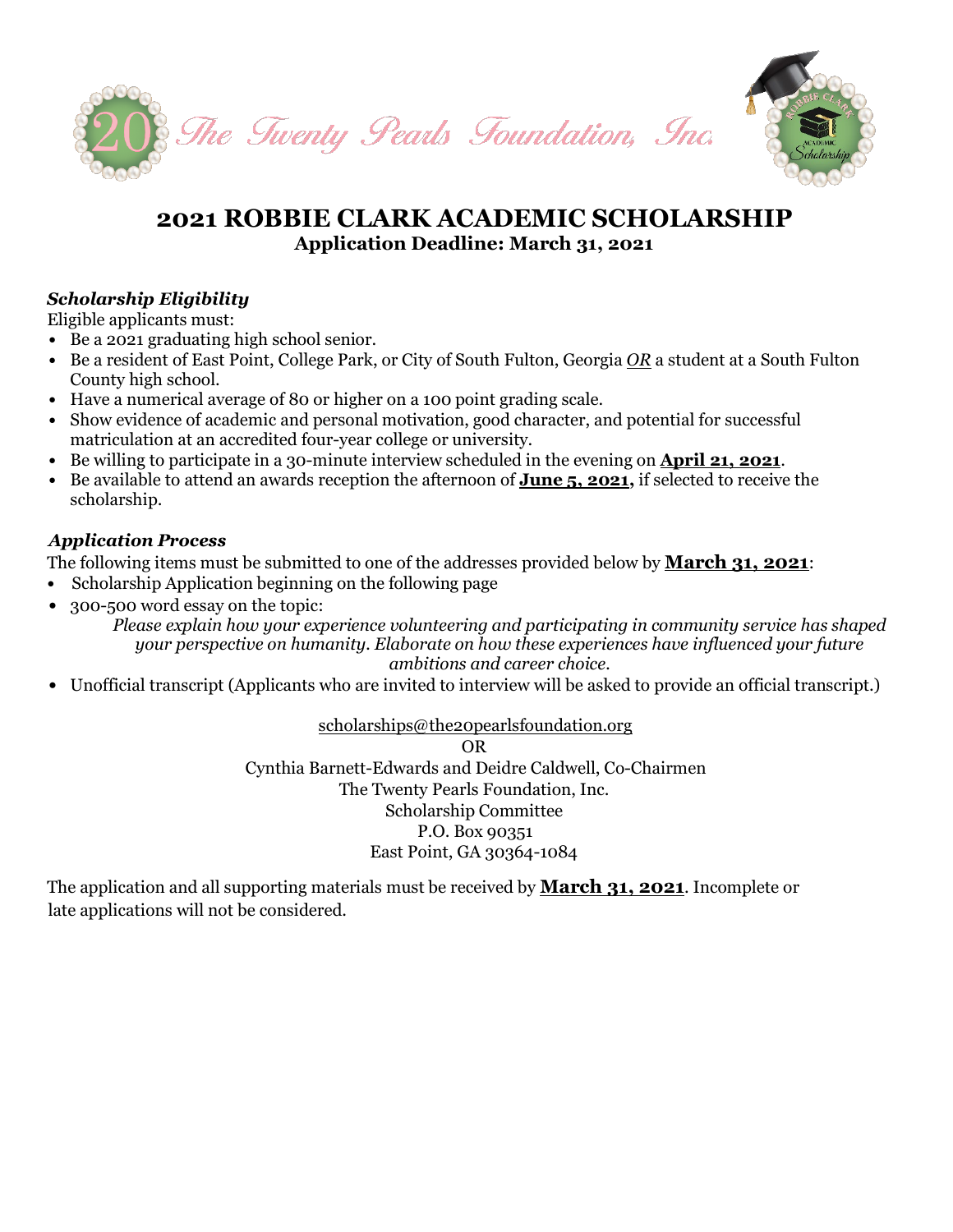# **2021 Robbie Clark Academic Scholarship Application Deadline: March 31, 2021**

Please type all information directly on this form. You may attach a resume or additional sheets if necessary.

#### *I. General Information*

| Street Address |  |
|----------------|--|
|                |  |
|                |  |
| E-Mail Address |  |
|                |  |
|                |  |
|                |  |
|                |  |

#### *II. Extracurricular Activities*

List current and former extracurricular activities, dates of participation, and any offices you held. Include high school, community, and religious activities.

| Activity | Dates of Participation |
|----------|------------------------|
|          |                        |
|          |                        |
|          |                        |
|          |                        |
|          |                        |
|          |                        |
|          |                        |
|          |                        |
|          |                        |
|          |                        |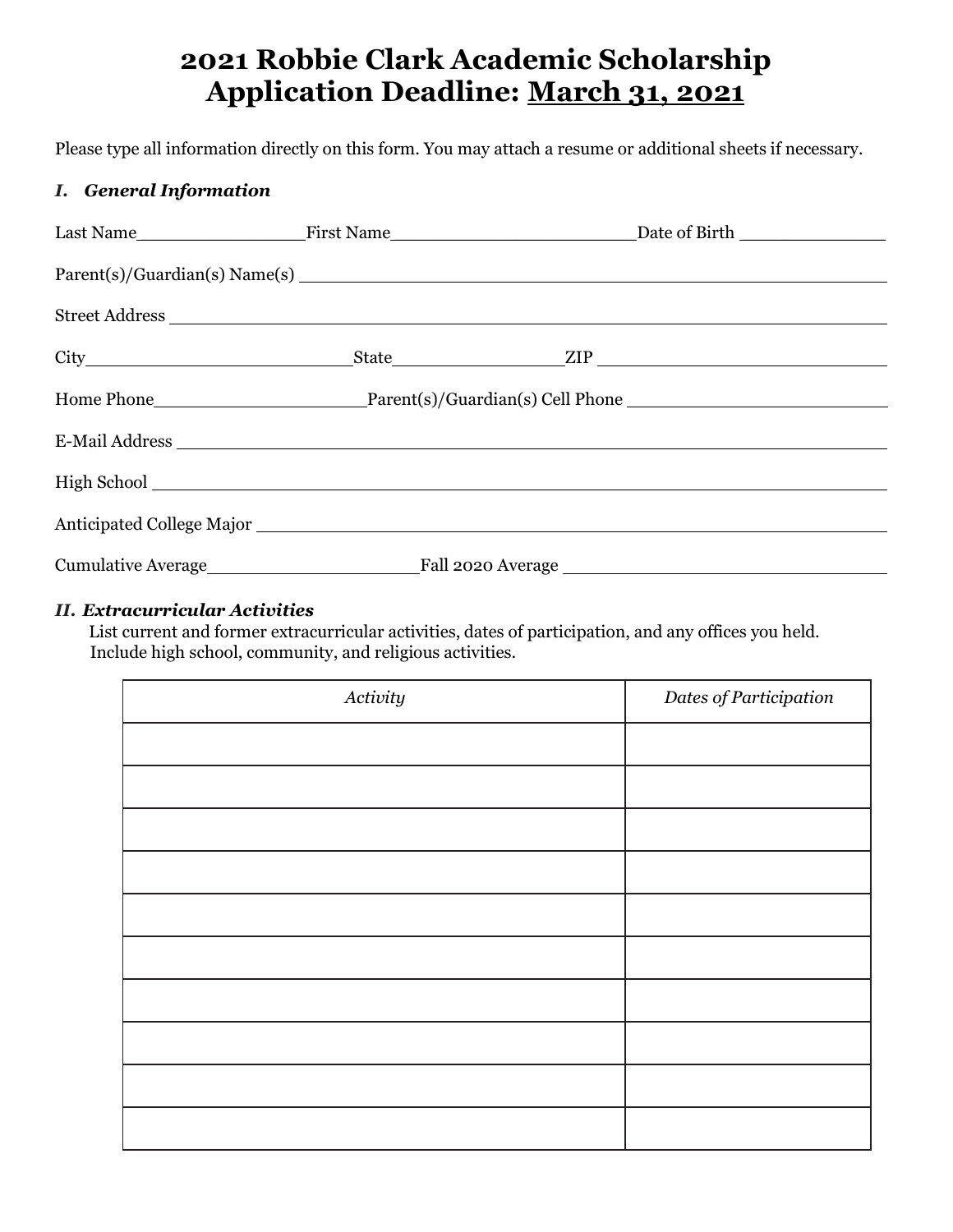#### *III. Academic and Non-Academic Honors and Awards*

List the honors and awards you have received and the dates you received them. Include academic and extracurricular honors and awards. Include membership in honor societies.

| Activity | Dates of Participation |
|----------|------------------------|
|          |                        |
|          |                        |
|          |                        |
|          |                        |
|          |                        |
|          |                        |
|          |                        |

#### *IV. College and University Applications*

List the accredited colleges and universities to which you have applied for admission. Include the city and state where they are located.

| College or University Name | City and State |
|----------------------------|----------------|
|                            |                |
|                            |                |
|                            |                |
|                            |                |
|                            |                |
|                            |                |
|                            |                |